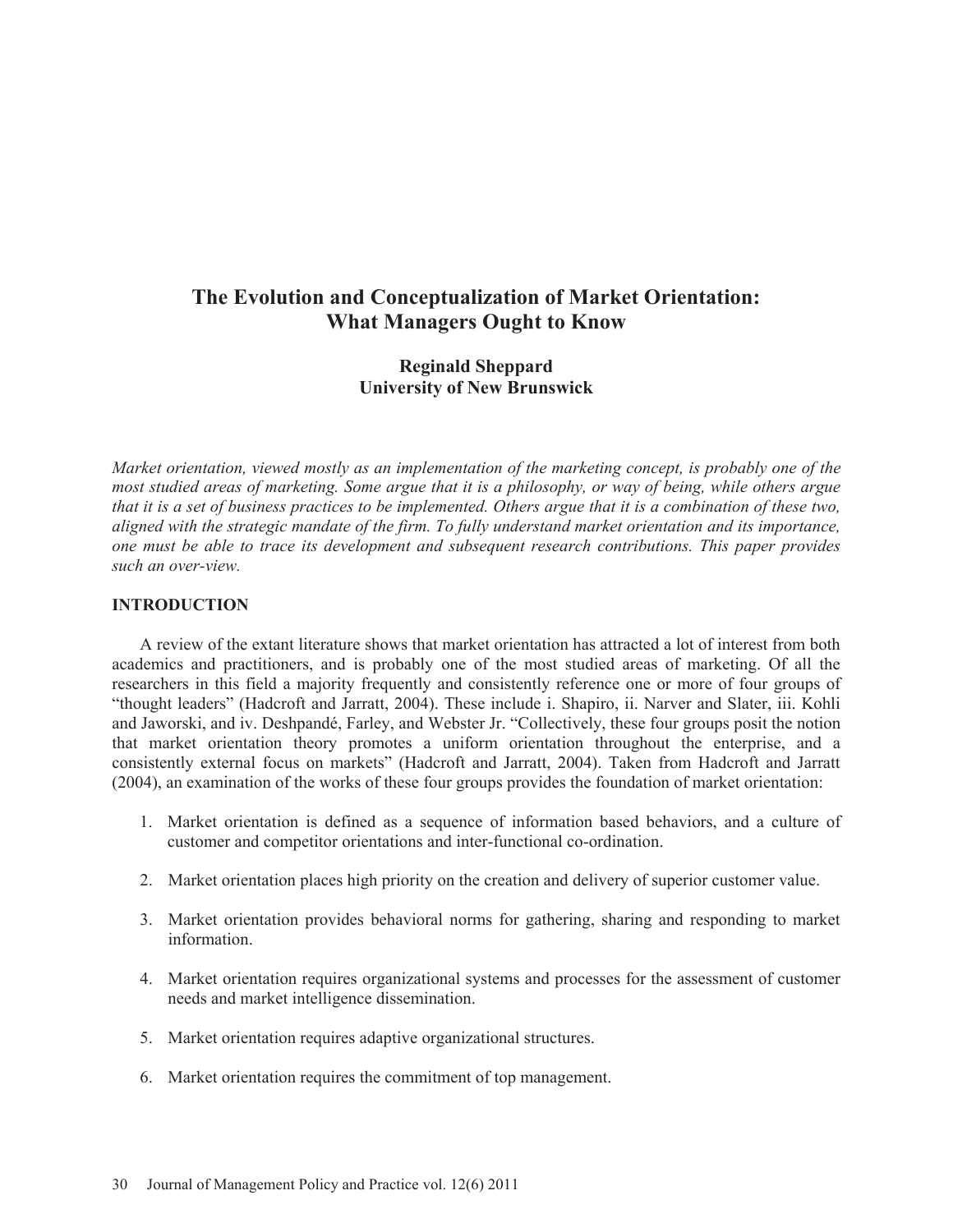#### **WHY DEVELOP A MARKET ORIENTATION**

For many years research on market orientation has shaped marketing thinking (Helfert, Ritter, and Walter, 2001). Many studies illustrate the predominant view that developing a market orientation is positively associated with superior performance for the firm (Kirca, Jayachandran, & Bearden, 2005; Harris, 2001; Harris and Ogbonna, 2001; Langerak, 2001; Shoham and Rose, 2001; Farrell, 2000; Slater and Narver, 2000; Narver, Slater, and Tietje, 1998; Day, 1994; Slater and Narver, 1994a; Deshpande, Farley, and Webster, 1993; Jaworski and Kohli, 1993; Ruekert, 1992; Narver and Slater, 1990). Specifically, the research findings show that market orientation is positively related to profitability (Slater and Narver, 1994; Ruekert, 1992; Narver and Slater, 1990), new product development and success (Atuahene-Gima, 1996; Atuahene-Gima, 1995; Slater and Narver, 1994), sales growth (Greenley, 1995a; Slater and Narver, 1994), increased sales revenue and higher levels of employee satisfaction, commitment and trust (Ruekert, 1992, Jaworski and Kohli, 1993), customer service and retention (Narver and Slater, 1993), overall levels of business performance (Jaworski and Kohli, 1993), better innovation-marketing fit, product advantage and better inter-functional teamwork (Atuahene-Gima, 1996; 1995). Greenley (1995a; 1995b) found that companies with a comprehensive market orientation performed marginally better than others with respect to performance (Farrell and Oczkowski, 1997). A second fundamental tenant reflected in its delivery of a superior competitive advantage (Menguc and Auh, 2006; Jaworski and Kohli, 1993). Other researchers have reported non-significant or negative effects for this association (e.g., Agarwal, Erramilli, and Dev, 2003; Sandvik and Sandvik, 2003; Bhuian, 1997). Some studies have shown that market orientation leads to higher innovation and corporate success (Helfert et al., 2001).

Precluding the findings of Helfert et al. (2001), Conrad (1999) found sufficient evidence to indicate that firms with innovative/entrepreneurial cultures likely differ in their perceptions of market orientation as opposed to "firms that place relatively less emphasis on innovation/entrepreneurship."

Additional research has obtained disparate findings on the effects of moderators of the relationship between market orientation and performance (e.g. Grewal and Tansuhaj, 2001; Slater and Narver, 1994a). Helfert et al. (2001) state that moderating variables need to be considered at least under certain circumstances, and further state that the usefulness of the market orientation concept must also be questioned when looking at the realities of business markets. Coinciding with Gray, Matear, Boshoff, and Matheson (1998) contention that external environmental factors play a role in developing a market orientation, Helfert et al. (2001) suggest that in most, if not all, cases the firms' "surroundings" should be seen as a network of inter-organizational relationships rather than an anonymous market, and further argue that developing such relationships is important for a firms' survival. Hadcroft and Jarratt (2004) continue by saying that market orientation is probably best viewed as a process as opposed to an ideal state. The process being talked about is one where organizational development is directed towards aligning the organization with its served markets.

#### **THE FUNDAMENTAL ISSUES SURROUNDING MARKET ORIENTATION**

The research base relating to market orientation shows several underlying questions, or themes, and issues that have helped generate and shape much of the research that has been conducted. According to Lehmann (1994) the scholarship on market orientation revolved around, and still does, four basic questions – i. what is market orientation, ii. how does market orientation fit in the firm?, iii. how do you get it? (i.e. what are its antecedents?), and iv. what impact does it have on the firm? (i.e. what are its consequences?). Dobni and Luffman (2000) state there are four issues that permeate market orientation research initiatives, and relate to i. how market orientation is defined, ii. the scope of market orientation, iii. how market orientation should be measured, and iv. the role market orientation plays in strategy development and strategic management.

While the debate surrounding the marketing function continued well into the 1990's and early 2000, a "rediscovery" in the late 1980's and 1990 set the stage for establishing the market orientation framework (Deshpande, 1999; Day, 1994; Dickson, 1992; Webster, 1988). However, the origins of the construct of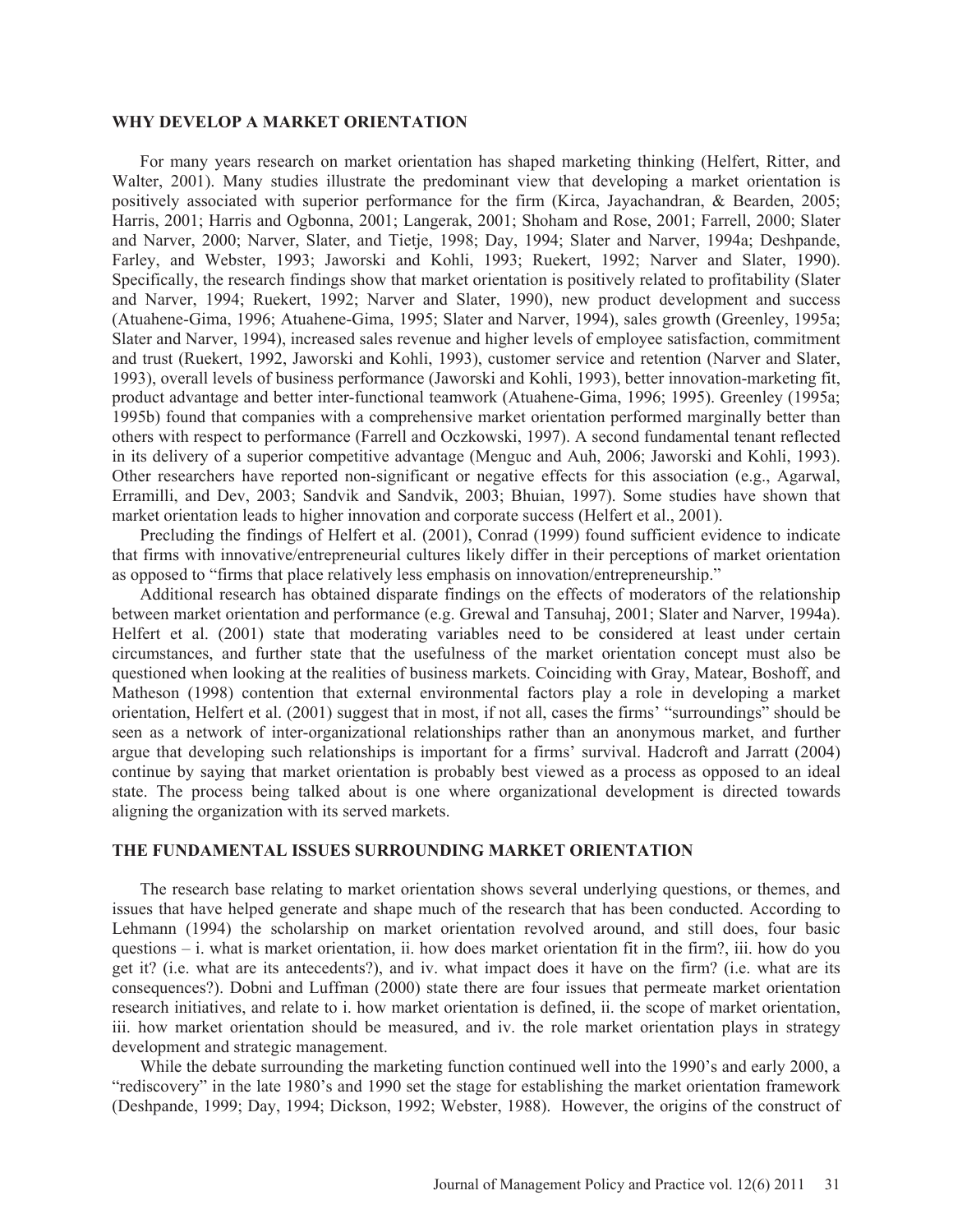market orientation and customer orientation can be traced back to Adam Smith (Wilkinson, (forthcoming); Helfert et al., 2001) who stated, in his "Wealth of Nations", that "consumption is the sole end and purpose of all production and the interest of the producer ought to be attended to only so far as it may be necessary for promoting that of the consumer". Most marketing researchers, however, refer to Drucker (1954) as the roots of market orientation (Helfert et al., 2001).

By the late 1980's, the term market orientation was being used synonymously with the term marketing concept (Shapiro, 1988; Webster, 1988), and the governing determinants of a market orientation were identified as market information collection and usage (Siguaw, Simpson, and Baker, 1998). Shapiro (1988) said that an organization has a market orientation only if "information on all important buying influences permeates every corporate function". Selnes and Wesenberg (1993) very simply explained market orientation as a "response to market information". Both perspectives are rather brief in substance, but do highlight that market information is a prerequisite for a market orientation.

#### **THE MARKETING SCIENCE INSTITUTE (MSI) – INFLUENCE AND ROLE**

A delineation of the programmatic scholarly research on market orientation (note that terms such as market-oriented, customer-focused, market-driven and customer-centric have become synonymous with proactive business strategy in firms worldwide (Deshpandé, 1999) shows three significant contemporary events. The first of these was in April 1987, when the Marketing Science Institute (MSI) organized a conference in Cambridge, Massachusetts. The topic, very simply, was "Developing a Market Orientation". This conference had two primary goals. The first was to showcase some of the early learning from market orientation implementation, and the second, more important one, was to articulate the need for strong, scholarly research to better define, measure and model the market orientation construct (Deshpandé, 1999). From this conference it was found that the bulk of the work from the previous ten years focused around i. a need for measuring the level of a company's market orientation, ii. a need for understanding whether there is an optimal level of market orientation, given the strategic context of a firm and its industry, and iii. a need for thinking of market orientation as a basis of rather than a substitute for, innovation in a company (Farley, 1987).

The second major development that accelerated market orientation research was an MSI conference in September 1990 (Deshpandé, 1999). Unlike the MSI conference of 1987, where the four speakers were executives from leading companies, this conference featured practitioners and management theorists and marketing scholars. The business practitioners reported on their own company's experiences with trying to "instil" a market orientation. The academics framed their remarks and findings within the context of understanding organizational change (Deshpandé, 1999). At this conference an additional session had been devoted to reporting the findings from MSI-funded empirical studies on market orientation. Three separate teams of researchers reported on their work surrounding market orientation. Rohit Deshpandé, John Farley, and Frederick E. Webster, Jr. reported on their findings of customer orientation in major Japanese firms. Bernard Jaworski and Ajay Kohli reported on their findings concerning the antecedents and consequences of market orientation. John Narver and Stanley Slater discuss strategies for increasing market orientation. The work of both Jaworski and Kohli (1993) and Narver and Slater (1990) provide the basis for a rigorous formulation of the market orientation construct. According to Swartz (1990), two additional themes surfaced at this conference: i. a greater need to understand what causes a high market orientation in a company and its impact on business profitability, and ii. a greater need to understand market orientation at multiple levels, including those of a corporate culture and a strategic orientation. These two themes provided much of the framework of market orientation research for the next one and a half decades.

The third major development came with the establishment of research on market orientation as a "capital research topic" or highest research priority for funding by MSI (1994-1996 MSI Research Priorities (Deshpandé, 1999). The motivation behind such a designation was twofold: i. to help ensure that future generations of scholars would continue to examine this topic, and ii. to help ensure a continuance in the submission of research proposals to MSI on topics pertaining to market orientation.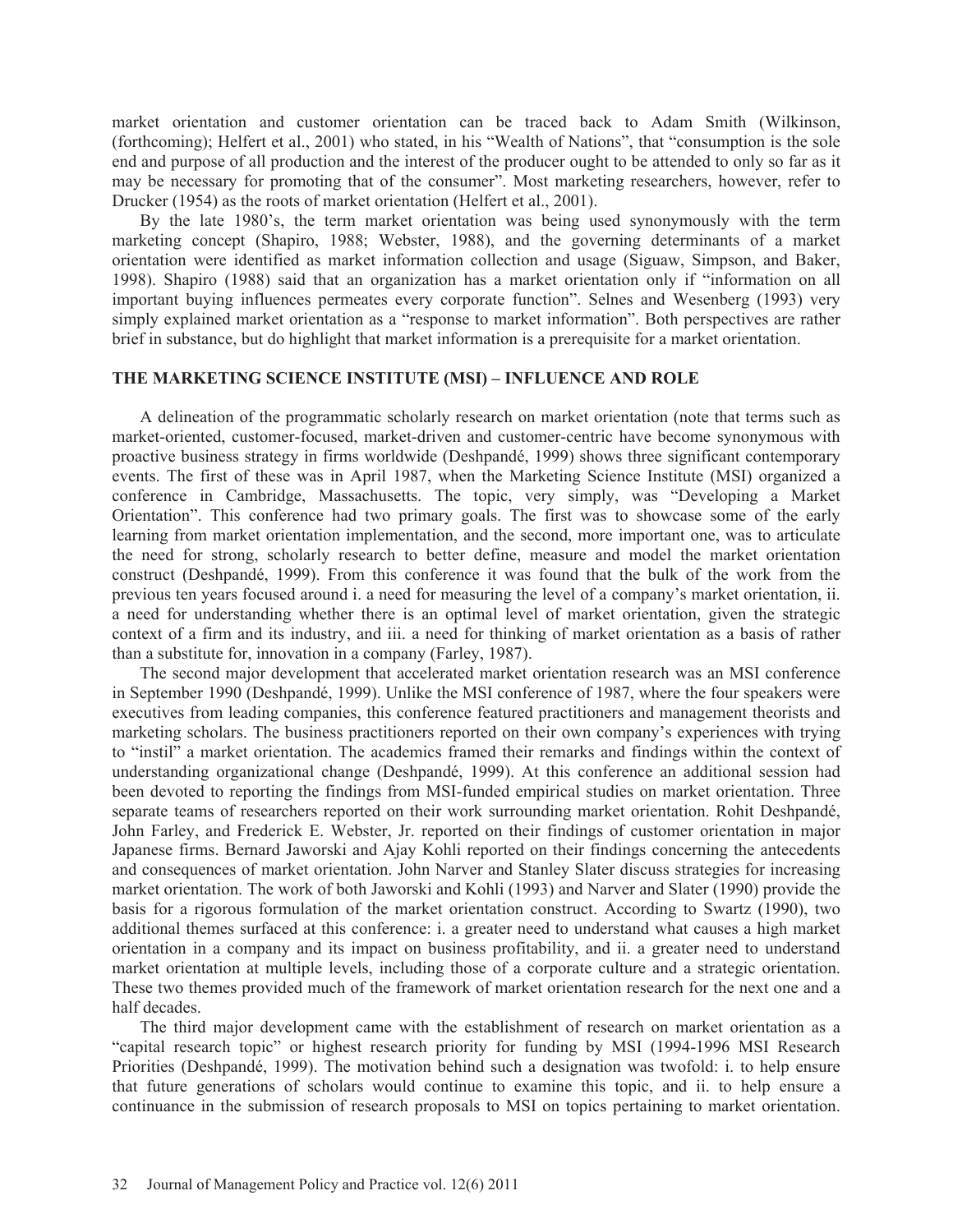According to Deshpandé (1999), market orientation research quickly became a popular area for dissertation thesis research, due in part because of MSI's showcasing of the strategic importance of the topic for its member firms, as well as MSI's support of the annual Alden G. Clayton doctoral dissertation proposal competition. Named in honour of former MSI president Alden G. Clayton, who retired in 1986 after more than a decade of leadership at the institute, The Alden G. Clayton competition recognizes the best doctoral dissertation proposals on important marketing subjects.

These three major developments (from which we see the MSI as an important source of funding as well as a major sounding board for generating research ideas and agendas for market orientation) presents the MSI as the key research organization that has been shepherding the growing body of scholarship on market orientation (Deshpandé, 1999). It can be reasoned, therefore, that the MSI is responsible for the formulation of research practices and priorities in market orientation. As Deshpandé (1999) concludes, the MSI has served as the intellectual bridge between the academic and practitioner communities, surfacing research ideas based on corporate interest, marshalling a group of scholars who would work in this area of marketing, and providing a mechanism for diffusing the research knowledge generated to both practitioner and scholarly communities.

### **SUBSEQUENT RESEARCH AGENDA'S AND FINDINGS**

Following the MSI conferences of 1987 and 1990, a number of conceptual and empirical papers appeared in the early 1990's that more clearly described the role of the marketing function, more specifically describing what a market orientation is and what it consists of (Day, 1994). What is interesting to note is that these, and subsequent definitions, of market orientation have been developed from conceptualizations of the marketing concept: therefore, much of the variation in definitions may be attributed to the diverse manner in which the marketing concept has been defined over time (Siguaw et al., 1998).

From this emerging literature, it was determined, and accepted, that market orientation represents superior skills in understanding and satisfying customers (Day, 1994; Day, 1990). Some researchers felt that market orientation was mainly a business philosophy and the implementation thereof (with marketing orientation being the actual business philosophy) (Houston, 1986; Baker, 1989; Dixon, 1990; Hooley, Lynch and Shepherd, 1990; Gounaris and Avlonitis, 2001), grounded upon specific attitudes and beliefs. Others felt that it was more a set of strategies and the implementation of business activities geared towards i. satisfying customer needs, and ii. improving the company's marketing skills (Bonoma, 1985; Trout and Ries, 1985; Elliot, 1987; Canning, 1988; Bonoma and Clark, 1992), with changes required in the organizational structure and marketing systems of the company if such an approach was followed (Payne, 1988).

Within this framework of "behavioural-strategical approach" to marketing orientation, Piercy (1992) suggests that market (marketing) orientation is comprised of three elements (Gounaris and Avlonitis, 2001):

- 1. Strategies, concerning the critical decision of market definition and market segmentation as well as the identification of potential bases for the differentiation of the company's products against competitive offerings.
- 2. Plans, concerning the product development, the pricing policy of the product, the promotional activities and the designing of the distribution channels and physical distribution policies.
- 3. Information, concerning the entire market and its use for both strategy design, planning, and control.

From both a practical and research perspective these positions initially led to complication and confusion (Dreher and Krismer, 1992). It also illustrates the ambiguous nature of market orientation. On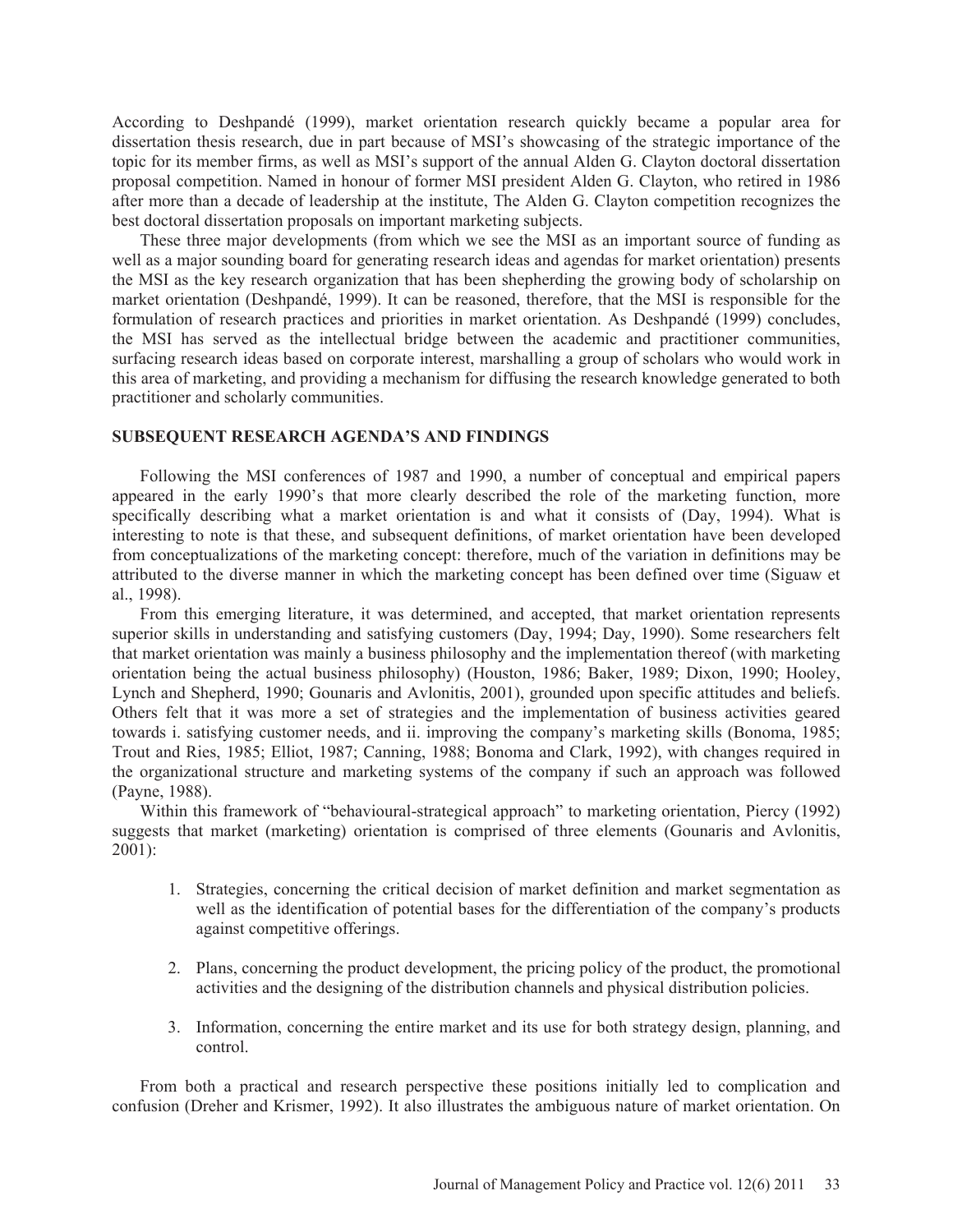the surface, it appears to make sense, but such perspectives offer little in the way of how to operationalize a business philosophy or what types of concrete actions to take to help a firm become more market oriented. Later, Gauzente (1999) argues that if market orientation is considered a business philosophy, then what exactly is a business philosophy? Gauzente (1999) provides the following summary:

- 1. From a conceptual standpoint, Dreher (1993) demonstrates that an original ambiguity exists concerning the nature of the market orientation phenomenon: is it a business philosophy or a set of activities?
- 2. Gabel (1995) argues that the domain specification of the concept is not clear and well circumscribed.
- 3. The operationalization of the concept presents several insufficiencies in comparison to Churchill's paradigm (Churchill, 1979) which entails, in addition to the fundamental specification of the domain of a construct, the generation of a large sample of items and an iterative purification procedure with several data collections.

The following definitions of market orientation give an idea as to how the construct was being framed at this time:

D1: Market orientation - a set of beliefs that puts the customer's interests first (Deshpande, Farley, and Webster Jr., 1993).

D2: Market orientation - the ability of the organization to generate, disseminate, and use superior information about customers and competitors (Kohli and Jaworski, 1990).

D3: Market orientation - the coordinated application of inter-functional resources to the creation of superior customer value (Narver and Slater, 1990; Shapiro, 1988b).

D4: Market orientation - is the business culture that most effectively and efficiently creates superior value for customers (Narver and Slater, 1990).

### **CONCEPTUAL MODELS OF MARKET ORIENTATION**

Market orientation has been conceptualized from many different perspectives. Cervera, Molla and Sanchez (2001) categorize four separate theoretical approaches to market orientation: philosophical/cultural, market information processing, a collective of orientations (customer, competitor, and inter-functional co-ordination), and as a theory of resources and capabilities. Esteban, Millan, Molina, and Martin-Consuegra (2001) provide a review of contributions to the conceptualization of market orientation in the services industry. Lafferty and Hult (1999) report on five different perspectives that have been advanced in the literature, each taking a different approach to the concept of market orientation: decision-making, market intelligence, culturally based behaviours, strategic marketing focus, and customer orientation. Table 1 provides a summary of their review.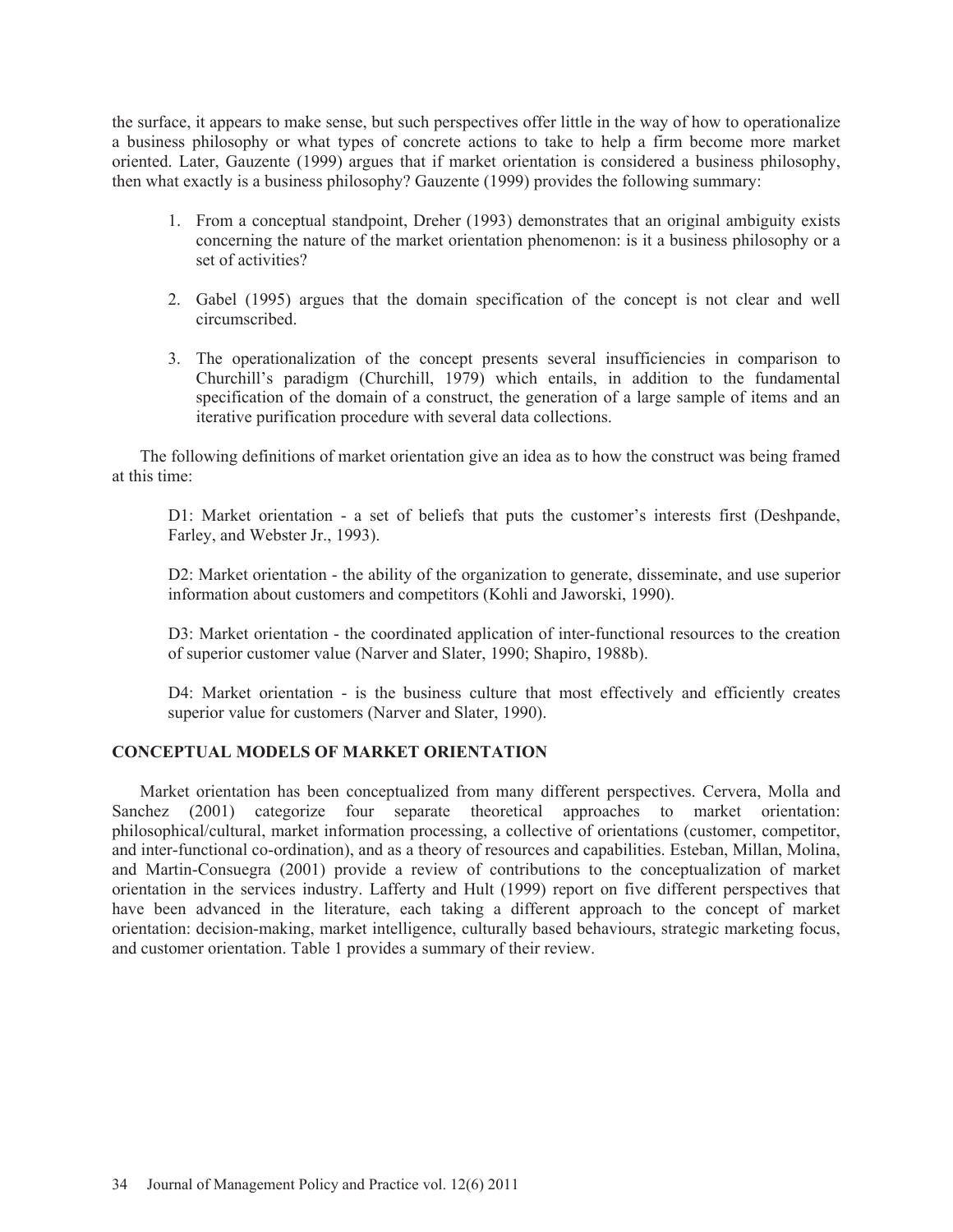# Perspective and Year Representative References • Decision-making process (1988) Glazer (1991) Glazer & Weiss (1993) Shapiro (1988) • Market intelligence (1990) Avlonitis & Gounaries (1997) Cadogan & Diamantopooulos (1995) Cadogan et al. (1998) Hart & Diamantopoulos (1993) Hooley et al. (1990) Jaworski & Kohli (1996) Jaworski & Kohli (1993) Kohli and Jaworski (1990) Kohli et al. (1993) Maltz & Kohli (1996) Selnes et al. (1996) • Culturally based behaviours (1990) Cadogan & Diamantopoulos (1995) Han et al. (1998) Narver & Slater (1990) Narver & Slater (1998) Narver et al. (1998) Siguaw & Diamantopoulos (1995) Siguaw et al. (1994) Slater & Narver (1992) Slater & Narver (1994) Strategic marketing focus (1992) Day (1994) Day & Nedungadi (1994) Gatignon & Xuereb (1997) Morgan & Strong (1998) Moorman (1998) Ruekert (1992) Webster (1992) • Customer orientation (1993) Deshpandé & Farley (1998a) Deshpandé & Farley (1998b) Deshpandé et al. (1993) Siguaw et al. (1994)

 $\overline{a}$  , and the state of the state of the state of the state of the state of the state of the state of the state of the state of the state of the state of the state of the state of the state of the state of the state o

## **TABLE 1 WORKS CONTRIBUTING TO THE CONCEPTUALIZATION OF MARKET ORIENTATION**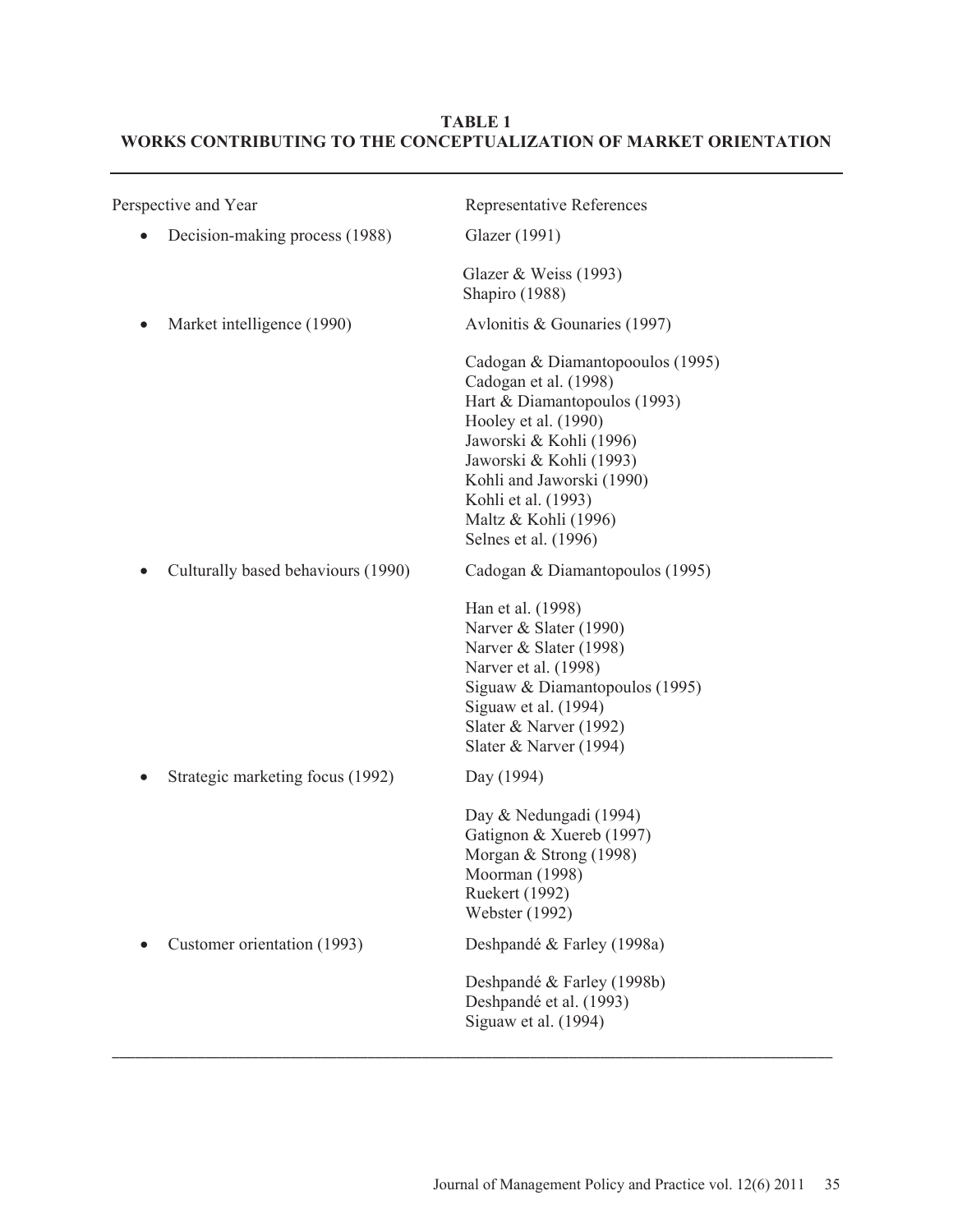Lafferty and Hult (1999) provide a synthesized framework which integrates these five perspectives (see Figure 1). Furthermore, these five perspectives can be collapsed down into four general areas, based on several similarities that reflect a general agreement as to what constitutes the basic foundation of market orientation.

#### **FIGURE 1 CONCEPTUAL FRAMEWORK OF MARKET ORIENTATION PERSPECTIVES (LAFFERT AND HULT, 1999)**



From Figure 1, we see that decision-making, market intelligence, and strategic perspectives are presented as a linear process beginning with the generation or utilization of information, followed by its dissemination or use in strategic development, leading to company action as a result of the prior two stages (Lafferty and Hult, 1999). Lafferty and Hult (1999) go on to say that the behavioural perspective is unique in that each element is equally important and not structured as a linear flow. We find that market intelligence and the behavioural perspectives are further linked in that each step in the market intelligence perspective is incorporated at each stage of the behavioural perspective (Lafferty and Hult, 1999; Narver and Slater, 1990). Narver and Slater (1990) also contend that at the customer orientation stage, market intelligence is generated, disseminated and responded to, allowing the company to create value for its customers. According to Lafferty and Hult (1999), the same process occurs at the competitor orientation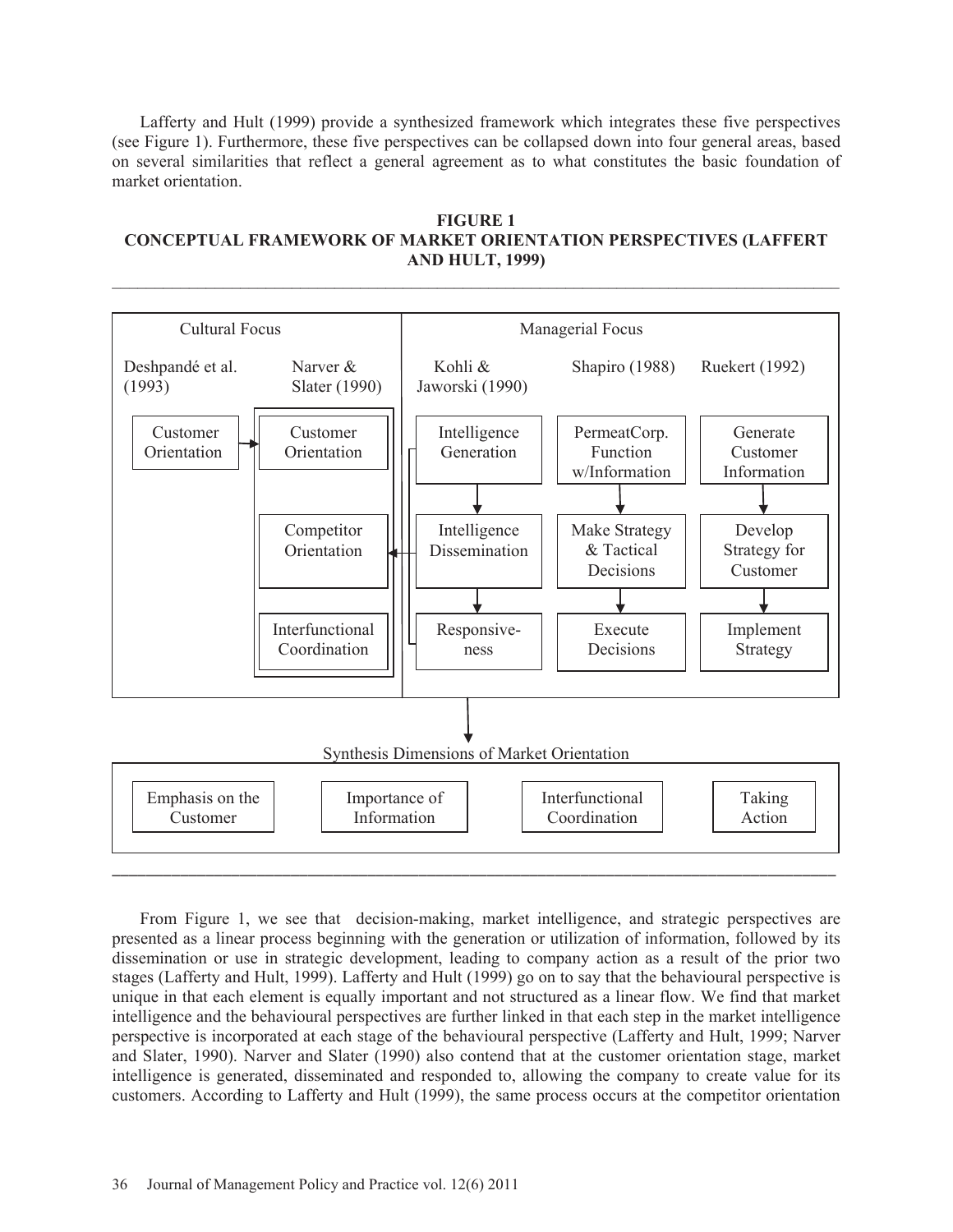stage and the inter-functional coordination stage. Finally, customer perspective has its closest tie with the customer orientation stage, as found in the behavioural perspective (Lafferty and Hult, 1999).

Kirca, Jayachandran, and Bearden (2005), Homburg and Pflesser (2000), and Becker and Hamburg (1999) recognize three conceptualizations – behavioural, cultural, and systems based. According to Kirca et al. (2005), the behavioural perspective is concerned with the implementation of the marketing concept, and concentrates on three organizational activities – generating market intelligence, the dissemination and transfer of market intelligence throughout the firm, and an organizations degree of responsiveness to market intelligence (Kohli and Jaworski, 1990). As such, there is a clear focus on information-related behaviour (Helfert et al., 2001). From this perspective, measurement scales had been developed to measure market orientation, and tested with positive results (Jaworski and Kohli, 1993; Kohli, Jaworski, and Kumar, 1993). The measurement scales developed by Kohli et al. (1993) focused on the firm's activities and behaviours regarding customer needs, competitive information, market intelligence, and the sharing of such knowledge across organizational functions (Siguaw et al., 1998). Their conceptualization of the market orientation construct did not include a profit component. A more detailed discussion of the construction of their measurement scale is to follow. This conceptualization was also used by Deng and Dart (1994) and Atuahene-Gima (1996).

The cultural perspective focuses on organizational norms and values that encourage behaviours that are consistent with market orientation (Kirca et al., 2005; Deshpandé, Farley, and Webster, 1993; Narver and Slater, 1990). Narver and Slater (1990) specifically state that "market orientation is the organization culture that most effectively and efficiently creates the necessary behaviours for the creation of superior value for buyers and, thus, continuous superior performance for the business". They provide a more complete conceptualization of market orientation by including three additional behaviour components – competitor orientation, customer orientation, and inter-functional co-ordination, as well as two decision criteria – long-term focus and profit objective (Gray et al., 1998; Siguaw et al., 1998). Congruent with the beliefs regarding the linkage between market orientation and market information, Narver and Slater (1990) proposed that the behavioural components comprise "the activities of market information acquisition and dissemination and the coordinated creation of customer value" (Siguaw et al., 1998). The behavioural components of market orientation were earlier considered to be important to market orientation by McCarthy and Perrault (1984), when they said that market orientation is the term used to describe the culture necessary to support behavioural factors required for the implementation of the marketing concept. This view was also supported by Kohli and Jaworski (1990). According to Helfert et al. (2001) the distinction between these two perspectives is slightly blurred.

The systems-based perspective came about as a result of Becker and Hamburg (1999) detecting a missing discussion about management issues related to market orientation (Helfert et al., 2001). This perspective focuses on "market-oriented management in terms of the degree to which management systems are designed in such a way as to promote a business organizations orientation towards its customers and competitors" (Becker and Hamburg, 1999). Accordingly, the management system is divided into five subsystems – organization, information, planning, controlling, and human resource system. Helfert et al. (2001) have generated items which measure the extent of market orientation in all these subsystems, using managers in German software companies and advertising agencies.

A review of each of the three perspectives shows considerable differences, yet there is a fair amount of overlap (Helfert et al., 2001). Cadogan and Diamantopoulos (1995) contend that the behavioural and cultural perspectives have conceptual and operational overlaps in nearly all dimensions, especially where operationalization is concerned (Helfert et al., 2001). However, Avlonitis and Gounaris (1997) argue that a disassociation of these two perspectives, or approaches, should probably be avoided. Further review shows that there is also overlap between these two and the system-based approach, with the marketoriented information system having information generation and dissemination as two of the three subdimensions (Helfert et al., 2001). Additionally, all system-based dimensions are operationalized with regard to customers and competitors as well as inter-functional coordination (Helfert et al., 2001).

Returning to the behavioural and cultural perspectives, Deng and Dart (1994) saw an attempt to synthesize the work of Kohli and Jaworski (1990) and Narver and Slater (1990) and defined market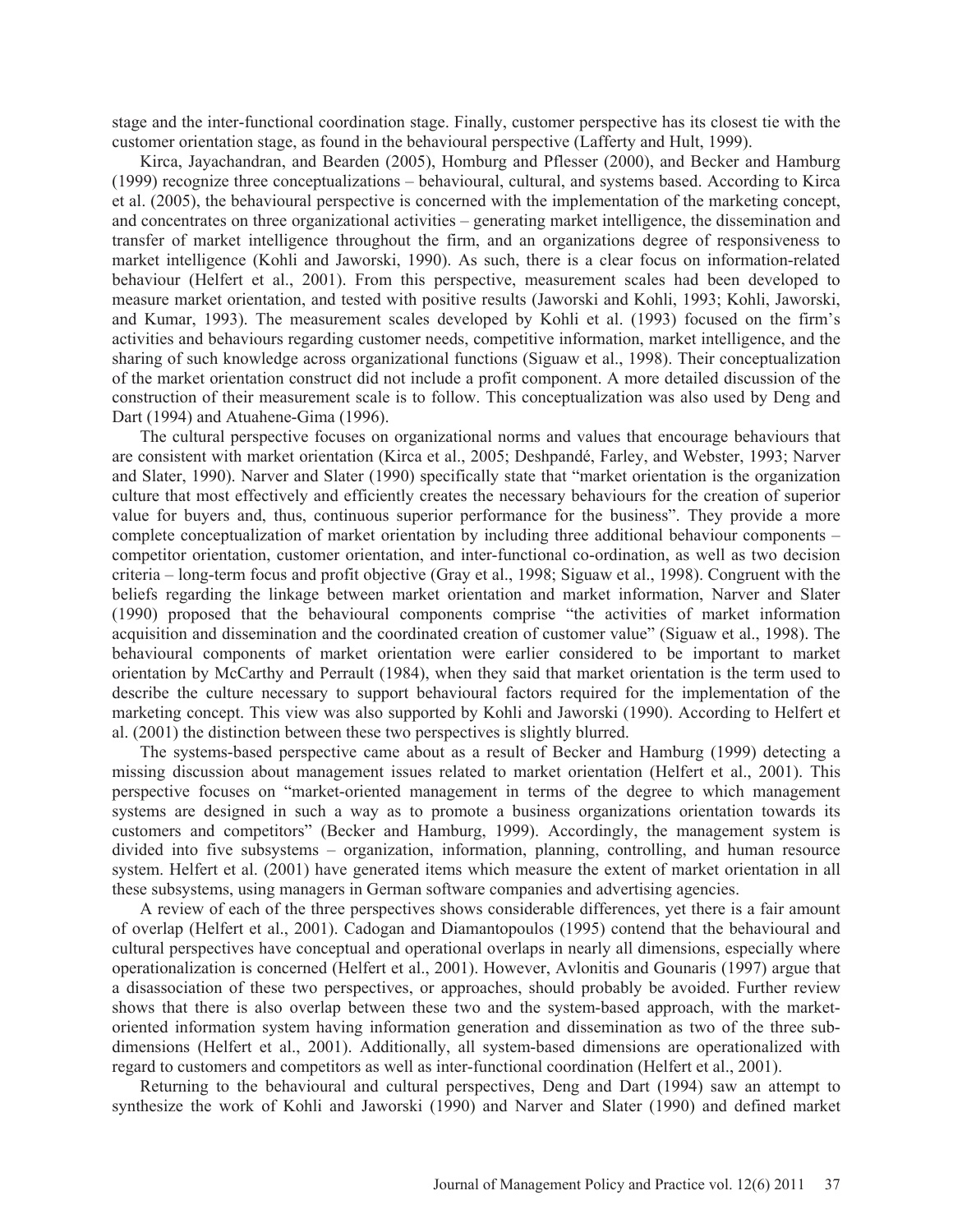orientation as the implementation of a particular business philosophy, i.e. the marketing concept, and formulated the following definitions:

*Market Orientation* – the generation of appropriate market intelligence pertaining to current and future customer needs and the relative abilities of competitive entities to satisfy these needs; the integration and dissemination of such intelligence across departments; and the coordinated design and execution of the organizations strategic response to market opportunities.

*Marketing Concept* – a business philosophy that holds that long-term profitability is best achieved by focusing the coordinated activities of the organization toward satisfying the needs of particular market segment(s).

In these two definitions one can see the direct link between the marketing concept and that of market orientation. Specifically, market orientation is an extension of the marketing concept - that is, firms need to implement the marketing concept if it is to become market oriented. At this time Day (1994) also suggested that the degree of market orientation possessed by an organization was positively correlated with its capabilities to support and sustain behaviour conducive to the development of this orientation. Included as capabilities in the marketing domain are things such as market sensing, customer linking, competitor sensing, and customer service, technology monitoring and development, new product and service development, financial and human resources management, organizational communication and general strategy development. A close examination finds all of these to be central to building long term value for both the customer and the company, the basics of the marketing concept, and the fundamental motivation behind developing a market orientation.

The views of Deng and Dart (1994) coincide with and supports the position of Kohli and Jaworski (1990) when they define market orientation as the implementation of the marketing concept. Additionally, it says that market orientation, parallel with the marketing concept, does focus on a production, selling and marketing philosophy, as well as focus on awareness of and responsiveness to environmental influences on market decision-making and implementation (Gray et al., 1998). During this same period Siguaw et al. (1998) adopt a balanced view of market orientation. They define it as the set of behaviours emanating from the organizations leadership whose primary objective is to acquire and use market information for the purpose of satisfying customer needs through superior organizational performance on an ongoing basis (Jaworski and Kohli, 1993; Kohli and Jaworski, 1990; Narver and Slater, 1990; Slater, Narver, and Aaby, 1994). This was followed by Deshpandé (1999), saying that market orientation involves taking concrete actions in response to market intelligence, where marketing activities and actions relate specifically to targeting select market segments and designing new products and programs or modifying existing ones to meet customer needs.

It has been shown that there are a variety of definitions and perspectives of market orientation. Considering how broad the market orientation construct is, the discussion and debate surrounding a suitable definition and conceptualization is likely to remain a part of any research initiatives involving market orientation. Whether market orientation is viewed as a business philosophy or as set of business activities to design and implement, the philosophy argument along with the early formulations, does provide the framework for developing a market orientation. Furthermore, Dobni and Luffman (2000) provide a general perspective of market orientation, stating that it is broadly accepted that a market orientation is essentially a behavioural culture that dictates how an organization's members act and think, derived and driven by management. Gounaris and Avlonitis (2001), supporting this position, say that if market orientation represents a specific culture within the organization then the adoption of market orientation may require changes in company attitudes and belief systems. Seeking a holistic solution, they argued that a market orientation is an integration of a philosophical perspective i.e. a culture that is driven by the belief that the market is the primary stakeholder, and a behavioural perspective of the creation of customer value through responding to superior information on customers and competitors (Hadcroft and Jarratt, 2004). Reinforcing this integrated perspective, Gray and Hooley (2002) argue that market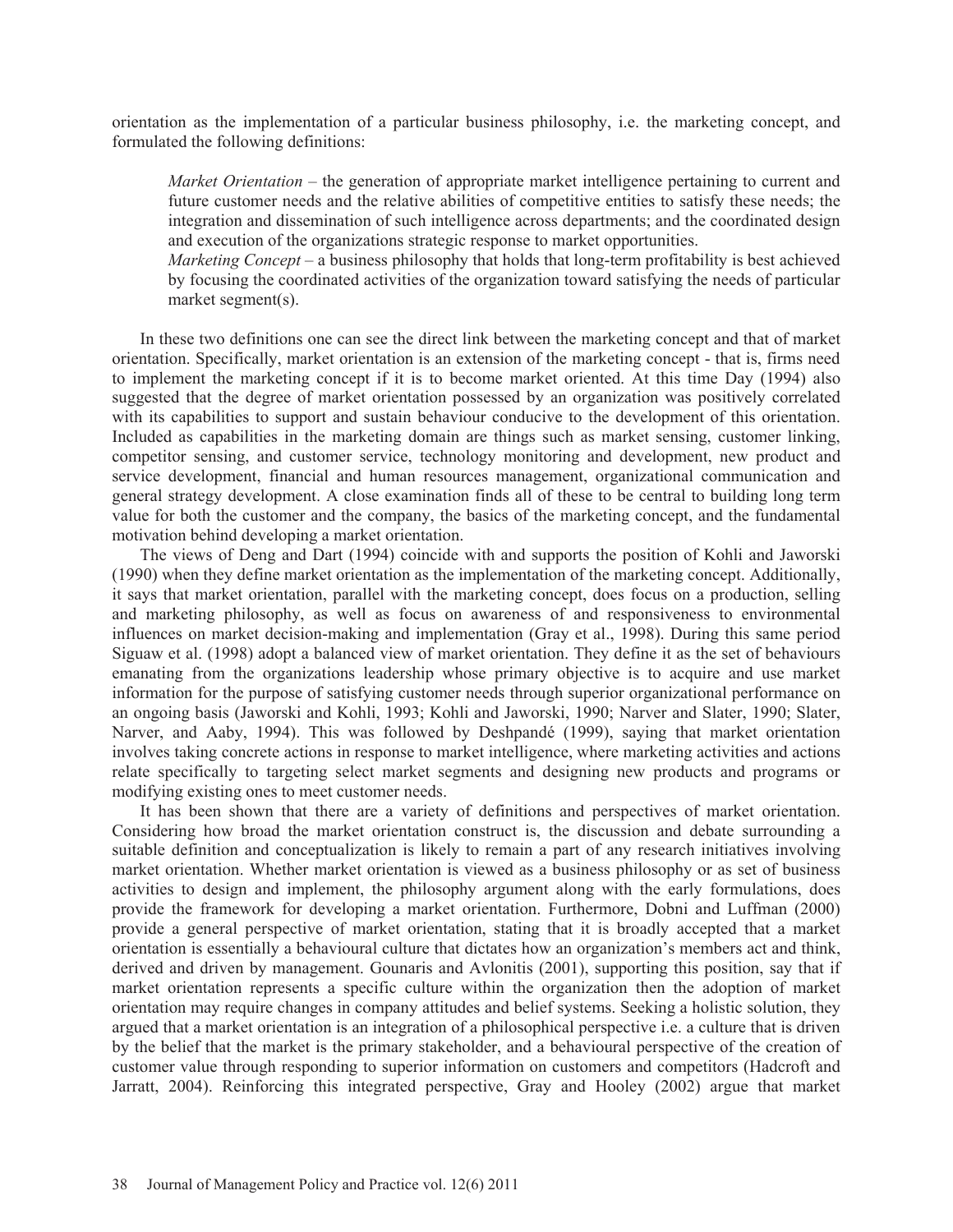orientation is the implementation of a culture that supports learning from market intelligence and then responding to such in order to create stakeholder value.

The position of Dobni and Luffman (2000) is broad, and it is one that allows i. the company to develop its own market orientation and related strategies, and, ii. the external environmental factors to be observed and their potential influence on developing a market orientation. This is of particular importance when there is a need to make allowance for the situational and contextual factors found in every setting (Gray et al., 1998).

While recognizing that different perspectives of market orientation exist, Helfert et al. (2001) state a somewhat contradictory position to Dobni and Luffman (2000). They conclude that market orientation has not yet been defined in general terms. They also state that from an empirical perspective (at least), differences in the operationalizations of market orientation are sometimes very minimal, and as such results from studies using different perspectives can be compared with no major limitations. Gray and Hooley (2002) propose that a uniform definition of market orientation may not be possible, or even desirable, in all contexts (Hadcroft and Jarratt, 2004). Matsuno, Mentzer, and Rentz (2003) state that confusion still exists as to its definition, how to measure it (the construct of market orientation) and how it is developed (i.e. the antecedents to a market orientation). Additionally, Hadcroft and Jarratt (2004) confirm that what is evident from the literature is that the definition of market orientation "has been confounded by the inter-changeability of the terms market orientation, customer orientation and customer focus. Helfert et al. (2001) argue that a key dimension that remains unaccounted for in the conceptualisation of market orientation is inter-organizational relationships that foster information exchange between stakeholders. Hadcroft and Jarratt (2004) note that the lack of customer focus is regarded by some as a key limitation of the current conceptualization of market orientation.

#### **CONCLUSION**

The variance in approaches to market orientation come about largely as a result of the issues surrounding the marketing concept itself and supposed proper implementation of it. Much of the early writing about the marketing concept was based on little more than positing the benefits of good marketing practice as an "article of faith". Seen, in many respects, as an implementation of the marketing concept, research initiatives around market orientation have contributed to this debate. The issues, as such, present market orientation as a moving target. While this discussion is not meant to exhaust the approaches that could have been taken, current research initiatives continue to add to the evolution and conceptualization of market orientation.

As such, this paper presents a framework of the varied conceptualizations, providing a synthesis of the components of market orientation. It can be observed that there are clear distinctions and differences in the models, yet we find clear and marked similarities which cut across the various interpretations of market orientation (Lafferty and Hult, 1999). Specifically, there is an emphasis on a synthesized market orientation construct, in an effort to create greater value for the consumer, while meeting the needs of the company. Secondly, it identifies the need for relevancy, accuracy, and timeliness of information generation within the organization, pursuant to what is going on in the macro-environment. Thirdly, the aspect of inter-functional coordination is highlighted, a unifying principle as it were. Finally, all of the perspectives on market orientation stress the need for appropriate action by the firm to implement the strategies required to be market oriented (Lafferty and Hult, 1999).

One final thought. While these models attempt to provide the basic framework of market orientation, a general conclusion may be that the market orientation construct is clearly not an easy one to delineate. Proponents and opponents will likely argue that further work into what constitutes a market orientation is needed. If i. improved company performance, and ii. the potential to create competitive advantage are seen as two significant benefits of developing a market orientation (Day and Nedungadi, 1994), the conceptualization of market orientation will most likely continue to evolve.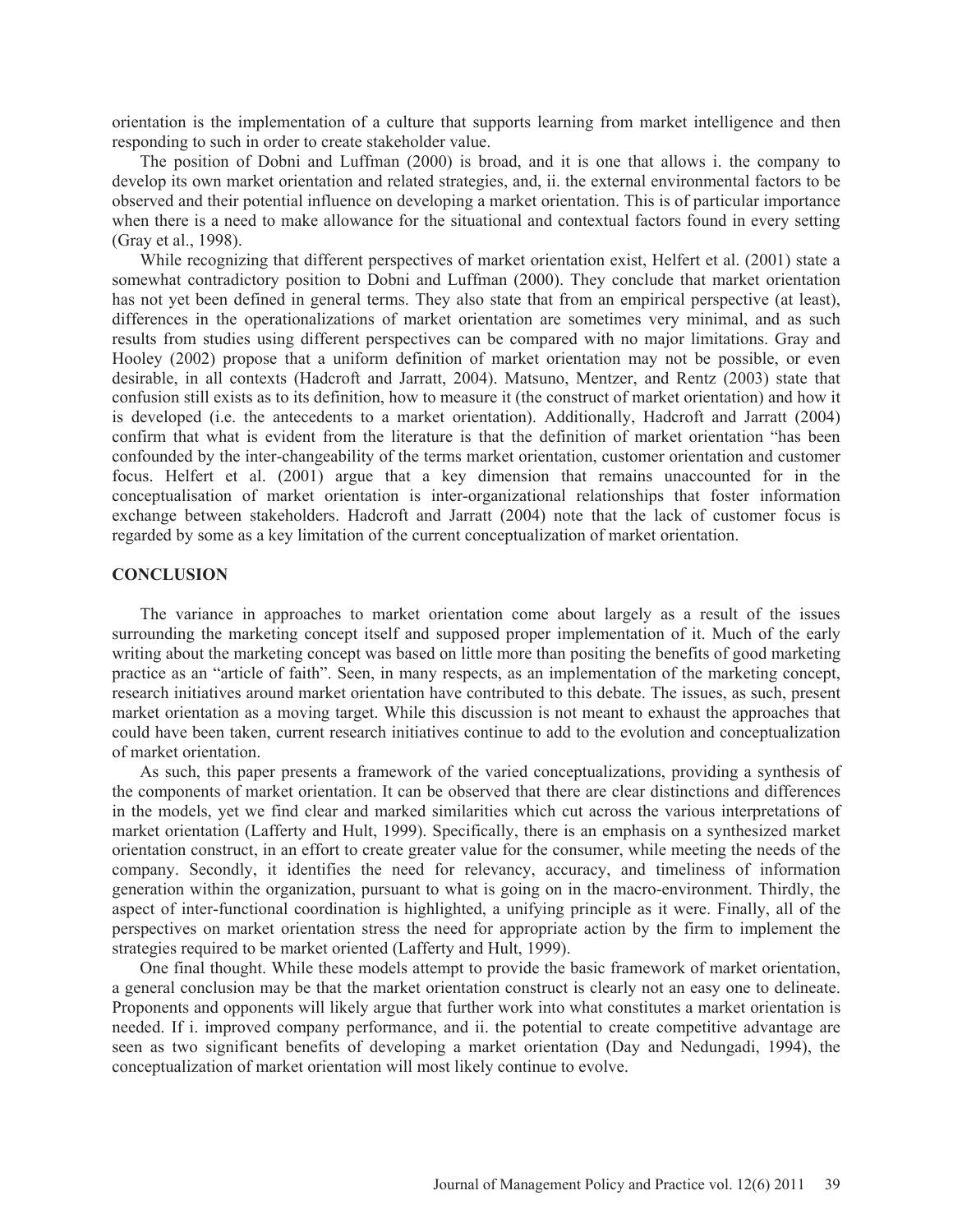### **REFERENCES**

Agarwal, S., Erramilli, K. M., and Dev, C. D. (2003). Market Orientation and Performance in Service Firms: Role of Innovation. *Journal of Services Marketing*, 17, (1), 68-82.

Atuahene-Gima, K. (1995). An Exploratory Analysis of the Impact of market orientation on New Product Performance: A Contingency Approach*. Journal of Product Innovation Management,* 12, 275-293.

Atuahene-Gima, K. (1996). Market Orientation and Innovation. *Journal of Business Research*, 35, 93- 103.

Avlonitis, G. J., and Gounaris, S. P. (1997). Marketing Orientation and Company Performance: Industrial vs. Consumer Goods Companies. *Industrial Marketing Management,* 26, 385-402.

Baker, M. (1989). Marketing – A New Philosophy of Management. *The Quarterly Review of Marketing*, Winter, 1-4.

Becker, J., and Hamburg, C. (1999). Market-Oriented Management: A System-Based Perspective. *Journal of Market Focused Management,* 4, 17-41.

Bhuian, S. N. (1997). Exploring Market Orientation in Banks: An Empirical Examination in Saudi Arabia. *The Journal of Services Marketing,* 11, (5), 317-328.

Bonoma, T. (1985). *The Marketing Edge: Making Strategies Work*, New York: Free Press.

Bonoma, T., and Clark, B. (1992). *Marketing Performance Assessment*, Massachusetts, H. B. S. Press.

Cadogan, J. W., Diamantopoulos, A., and Siguaw, J. A. (1998). Export Market-oriented Behaviors, Their Antecedents, Performance Consequences and the Moderating Effect of the Export Environment: Evidence from the UK and US. In Anderson, P. (Ed.), *Marketing Research and Practice, Track 2 International Marketing, Proceedings of the 27<sup>th</sup> EMAC Conference, Stockholm, 449-452.* 

Cadogan, J. W., and Diamantopoulos, A. (1995). Narver and Slater, Kohli and Jaworski and The Marketing Orientation Construct: Integration and Internationalization. *Journal of Strategic Marketing*, 3, 41-60.

Canning, G. (1988). Is Your Company Market Oriented? *Journal of Business Strategy*, 9, ( 3), 34-36.

Cervera, A., Molla, A., and Sanchez, M. (2001). Antecedents and Consequences of market Orientation in Public Organizations. *European Journal of Marketing*, 35, (11/12), 1259-1288.

Churchill, G. A. (1979). A Paradigm For Developing Better Measures of Marketing Constructs. *Journal of Marketing Research*, 16, February, 64-73.

Conrad, C. A. (1999). Market Orientation and the Innovative Culture: A Preliminary Empirical Examination. *Journal of Strategic Marketing*, 7, 229-236.

Day, G. S., and Nedungadi, P. (1994). Managerial representations of Competitive Advantage. *Journal of Marketing*, 58, April, 31-44.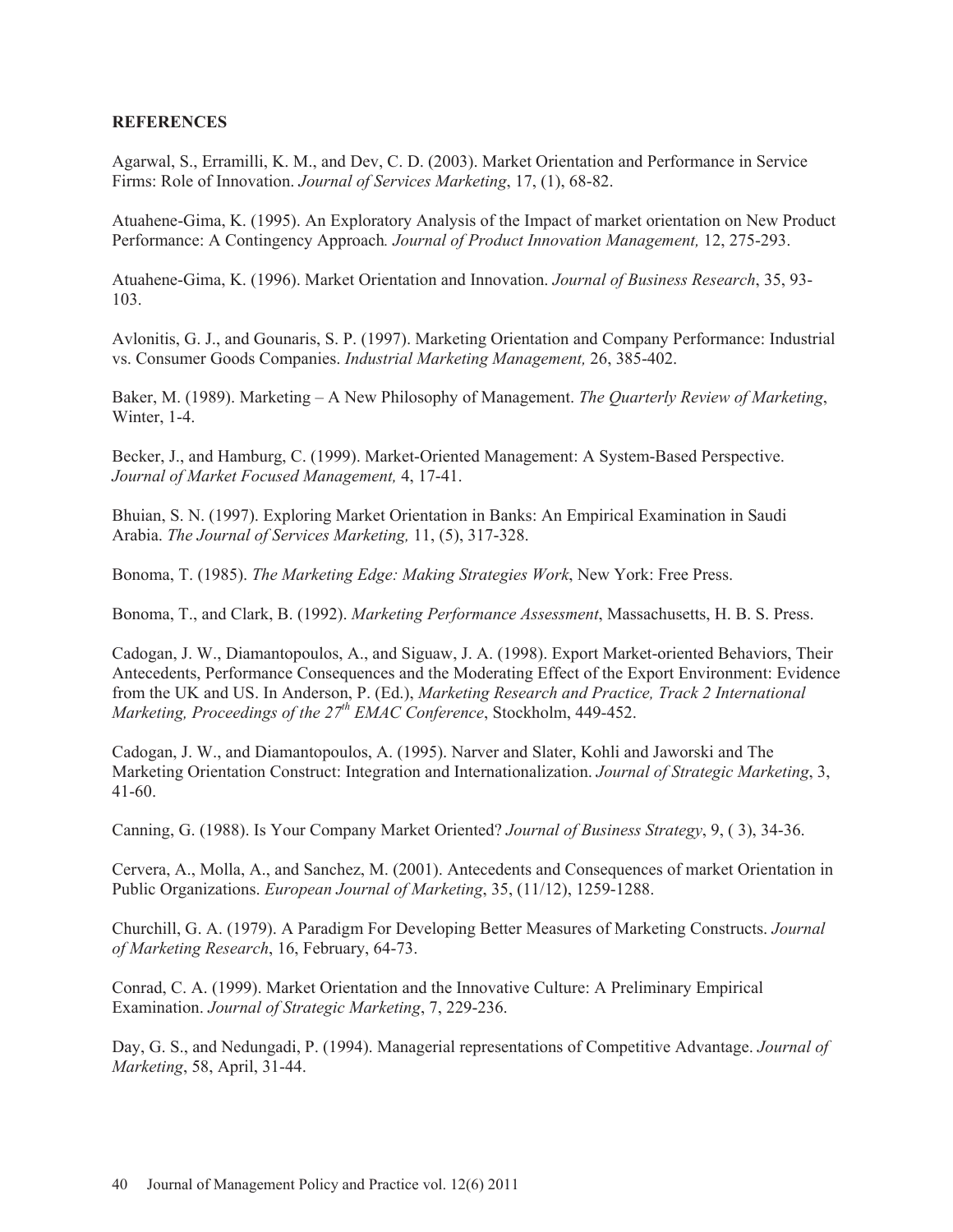Day, G. S. (1994). The Capabilities of Market-Driven Organizations. *Journal of Marketing*, 58, October, 37-52.

Day, G. S. (1990). *Market Driven Strategy: Processes for Creating Value*, New York: Free Press.

Deng, S. and Dart, J. (1994). Measuring Market Orientation: A Multi-Factor, Multi-Item Approach. *Journal of Marketing Management*, 10, (8), 725-742.

Deshpandé, R., Farley, J. U., and Webster, F. E. (1993). Corporate Culture, Customer Orientation, and Innovativeness in Japanese Firms: A Quadrad Analysis. *Journal of Marketing*, 57, January, 23-37.

Deshpandé, R., and Farley, J. U. (1998a). Measuring Market orientation: A Generalization and Synthesis. *Journal of Market Focused Management*, 2, 213-232.

Deshpandé, R., and Farley, J. U. (1998b). The Market Orientation Construct: Correlations, Culture, and Comprehensiveness. *Journal of Market Focused Management*, 2, 237-239.

Deshpandé, R. (1999). *Developing a Market Orientation, ed*., Thousand Oaks, CA: Sage Publications.

Diamantopoulos, A, and Hart, S. (1993). Linking Market Orientation and Company Performance: Preliminary Evidence on Kohli and Jaworski's Framework. *Journal of Strategic Marketing*, 1, (2), 93- 121.

Dickson, P. R. (1992). Toward A General Theory of Competitive Rationality. *Journal of Marketing*, 56, January, 69-83.

Dixon, R. (1990). Marketing as Production: The Development of a Concept. *Journal of The Academy of Marketing Science*, 18, (4), 3-15.

Dobni, C. B., and Luffman, G. (2000). Market Orientation and Market Strategy Profiling: An Empirical Test of Environment-Behaviour-Action Co-Alignment and Its Performance Implications. *Management Decision*, 38, (8), 503-519.

Dreher, A. (1993). Marketing Orientation: How to Grasp the Phenomenon. In J. Chias and J. Sureda (Eds.), *Marketing for The New Europe. 22 EMAC Conference*.

Dreher, A., and Krismer, M. (1992). Defining and Measuring Marketing Orientation. Paper presented to the *5th Colloquium for Doctoral Students in Marketing*. Aarhus University, Denmark, May, 24-26.

Drucker, P. F. (1954). *The Practice of Management*, New York, Harper and Row.

Elliot, G. (1987). The Marketing Concept: Necessary but Sufficient*? European Journal of Marketing*, 21, (2), 20-30.

Esteban, A., Millan, A., Molina, A., and Martiin-Consuegra, D. (2001). Market Orientation in Service: A Review and Analysis. *European Journal of Marketing*, 36, (9/10), 1003-1021.

Farley, J. (1987). The Post-Presentation Group Discussion (Facilitator, and then Executive Director of MSI) for The Marketing Science Institute Conference (MSI): Cambridge, Massachusetts.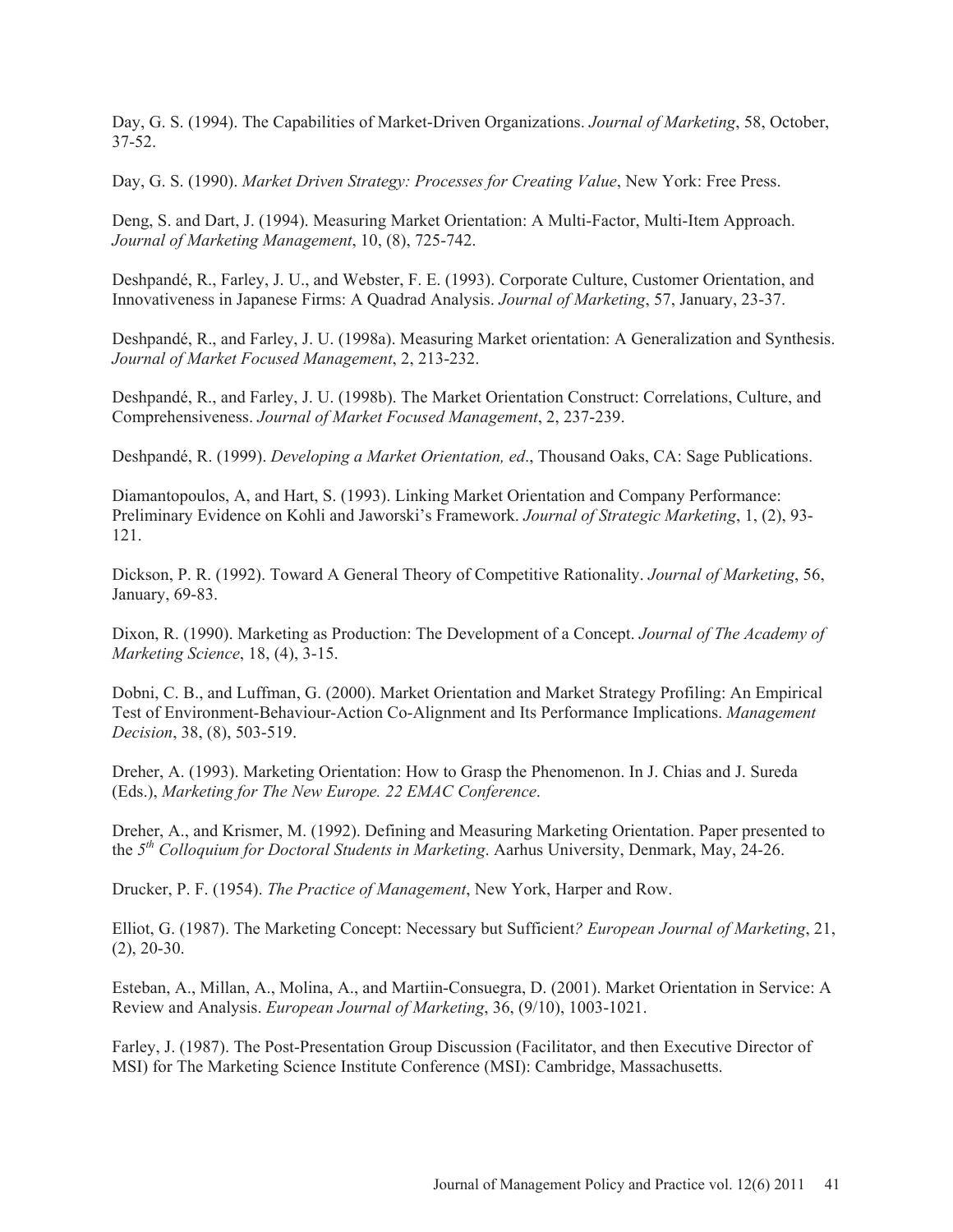Farrell, M. A. (2000). Developing a Market-Oriented Learning Organization. *Australian Journal of Management*, 25, (2), 201–222.

Farrell, M. A., and Oczkowski, E. (1997). An Analysis of the MKTOR and MARKOR Measures of Market orientation: An Australian Perspective. *Marketing Bulletin*, 8, May, 1-12.

Gabel, T. G. (1995). Market Orientation: Theoretical and Methodological Concerns. In B. B. Stern and G. M. Zinkhan (Eds.), *Enhancing Knowledge Development in Marketing, AMA Educator Proceedings*, 6, 368-375.

Gatignon, H., and Xuereb, J.-B. (1997). Strategic Orientation of the Firm and New Product Performance. *Journal of Marketing Research*, 34, February, 77-90.

Gauzente, C. (1999). Comparing Market Orientation Scales: A Content Analysis. *Marketing Bulletin*, 10, 76-82.

Glazer, R., and Weiss, A. M. (1993). Marketing in Turbulent Environments: Decision Processes and the Time-Sensitivity of Information. *Journal of Marketing Research*, 30, November, 509-521.

Glazer, R. (1991). Marketing in an Information-Intensive Environment: Strategic Implications of Knowledge as an Asset. *Journal of Marketing*, 55, October, 1-19.

Gounaris, S. P., and Avlonitis, G. J. (2001). Market Orientation Development: A Comparison of Industrial Versus Consumer Goods Companies. *Journal of Business and Industrial Marketing*, 6, (5), 354-381.

Gray, B. J., and Hooley, G. J. (2002). Market Orientation and Service Firm Performance - A Research Agenda. *European Journal of Marketing*, 36, (9/10), 980–988.

Gray, B., Matear, S., Boshoff, C., and Matheson, P. (1998). Developing a Better Measure of Market Orientation. *European Journal of Marketing*, 32, (9/10), 884-903.

Greenley, G. E. (1995a). Market Orientation and Company Performance: Empirical Evidence from UK Companies. *British Journal of Management*, 6, 1-13.

Greenley, G. E. (1995b). Forms of Market Orientation in UK Companies. *Journal of Management Studies*, 32, (1), January, 47-66.

Grewal, R., and Tansuhaj, P. (2001). Building Organizational Capabilities for Managing Economic Crisis: The Role of Market Orientation and Strategic Flexibility. *Journal of Marketing*, 65, April, 67-80.

Hadcroft, P., and Jarratt, D. G. (2004). Market Orientation: An Iterative Process of Customer and Market Engagement. *ANZMAC Proceedings*, Nov 29 - Dec 2, Wellington.

Han, J. K., Kim, N., and Srivastava, R. K. (1998). Market Orientation and Organizational Performance: Is Innovation a Missing Link? *Journal of Marketing*, 62, October, 30-45.

Harris, L. C. (2001). Market Orientation and Performance: Objective and Subjective Empirical Evidence from UK Companies. *Journal of Management Studies*, 38, January, 17-43.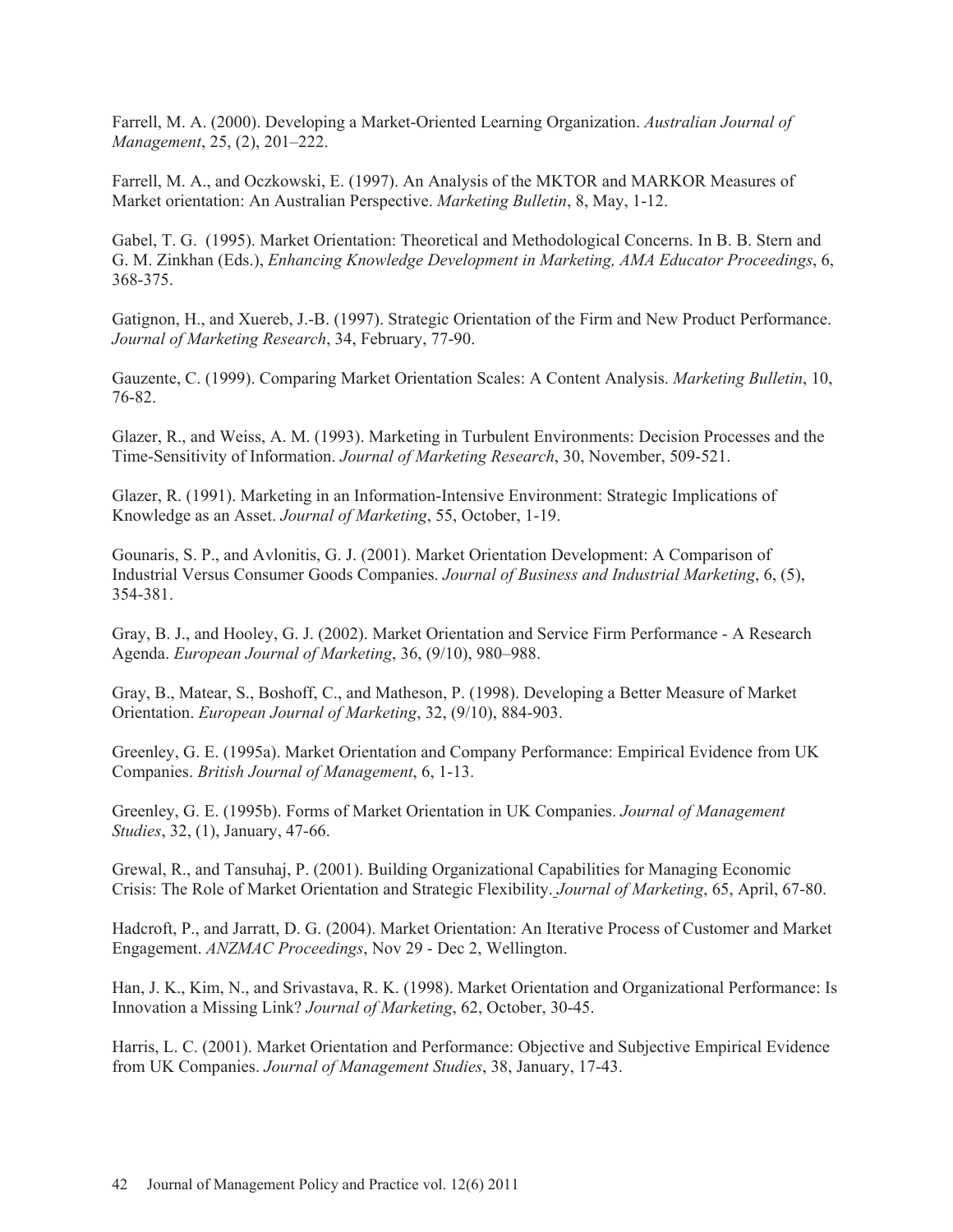Harris, L.C., and Ogbonna, E. (2001). Strategic Human Resource Management, Market Orientation, and Organizational Performance. *Journal of Business Research*, 51, (2), 157–166.

Helfert, G., Ritter, T., and Walter, A. (2001). How Does market orientation Affect Business relationships? Paper submitted, and accepted, to the  $17^{th}$  *IMP Conference*, September 9-11, Oslo, 1-26.

Homburg, C., and Pflesser, C. (2000). A Multiple-Layer Model of Market-Oriented Organizational Culture: Measurement Issues and Performance Outcomes. *Journal of Marketing Research*, 37, November, 449-462.

Hooley, G., Lynch, J., and Shepherd, J. (1990). The Marketing Concept: Putting the Theory into Practice. *European Journal of Marketing*, 24, (9), 7-23.

Houston, F. S. (1986). The Marketing Concept: What It Is and What It Is Not. *Journal of Marketing*, 59, April, 81-87.

Kirca, A. H., Jayachandran, S., and Bearden, W. O. (2005). Market orientation: A Meta-Analytic review and Assessment of Its Antecedents and Impact on Performance. *Journal of Marketing,* 69, April, 24-41.

Kohli, A., Jaworski, B., and Kumar, A. (1993). MARKOR: A Measure of Market Orientation*. Journal of Marketing Research*, 30, (4), 467-477.

Kohli, A. K. and Jaworski, B. J. (1990). Market orientation: The Construct, Research Propositions, and Managerial Implications*. Journal of Marketing*, 54, April, 1-18.

Jaworski, B., and Kohli, A. (1996). Market Orientation: Review, Refinement, and Roadmap. *Journal of Market-Focused Management*, 1, (2), 119-135.

Jaworski, B., and Kohli, A. (1993). Market Orientation: Antecedents and Consequences. *Journal of Marketing*, 57, July, 53-70.

Lafferty, B. A., and Hult, G. T. M. (2001). A Synthesis of Contemporary Market Orientation Perspectives. *European Journal of Marketing*, 35, (1/2), 92-109.

Langerak, F. (2002). What is the Predictive Power of Market Orientation? Erasmus Research Institute of Management (ERIM), Erasmus University, Rotterdam – *Working Paper Series, Report Series Reference No. ERS-2002-88-MKT*.

Lehmann, D. (1994). *Market Orientation: State of The Area*. Unpublished executive overview, Marketing Science Institute (MSI). Cambridge, MA.

Maltz, E., and Kohli, A. K. (1996). Market Intelligence Dissemination Across Functional Boundaries. *Journal of Marketing Research*, 33, February, 47-61.

Matsuno, K., Mentzer, J. T., and Rentz, J. O. (2000). A Refinement and Validation of the MARKOR Scale. *Journal of the Academy of Marketing Science*, 28, (4), 527-539.

McCarthy, E. J., and Perreault, W. D., Jr. (1984). *Basic Marketing (8th ed.)*. Homewood, Il: Irwin.

Menguc, B., and Auh, S. (2006). "Creating a Firm-Level Dynamic Capability Through Capitalizing on Market Orientation and Innovativeness". *Academy of Marketing Science Journal*, 34, (1), 63-73.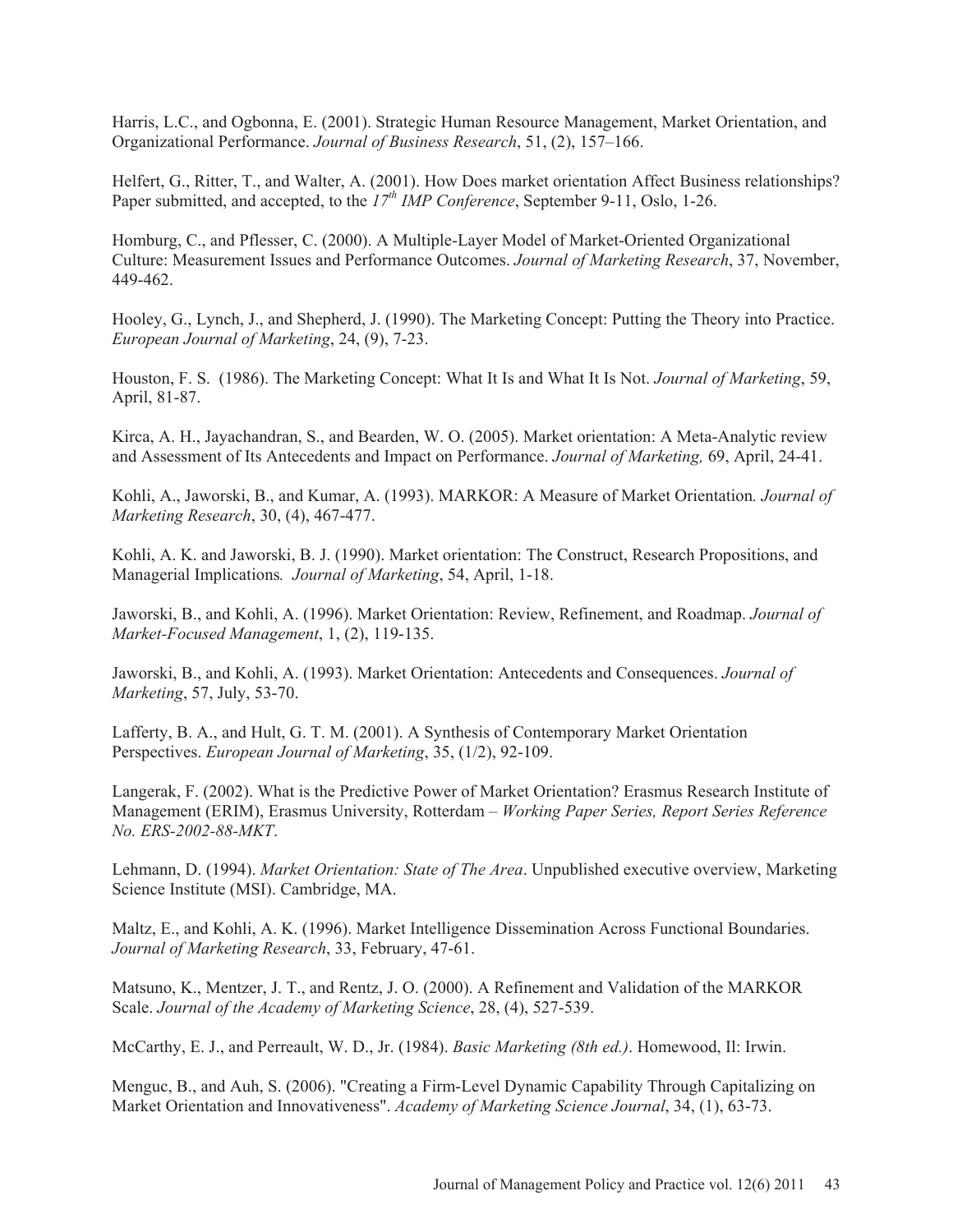Moorman, C. (1998). Market-Level Effects of Information: Competitive responses and Consumer Dynamics. *Journal of Marketing Research*, 35, February, 82-98.

Morgan, R. E., and Strong, C. A. (1998). Market orientation and Dimensions of Strategic Orientation. *European Journal of Marketing*, 32, (11/12), 1051-1073. Narver, J. C., and Slater, S. F. (1998). Additional Thoughts on The Measurement of Market Orientation: A Comment on Deshpandé and Farley. *Journal of Market Focused Management*, 2, 233-236.

Narver, J., Slater, S., and Tietje, B. (1998). Creating a Market Orientation. *Journal of Market-Focused Management*, 2, 241-255.

Narver, J., and Slater, S. (1993). Market Orientation and Customer Service: The Implications for Business Performance. *European Advances in Consumer Research*, 1, 317-321.

Narver, J. C., and Slater, S. F. (1990). The Effect of Market Orientation on Business Profitability. *Journal of Marketing*, 54, October, 20-35.

Payne, A. (1988). Developing a Market Oriented Organization. *Business Horizons*, 31, (3), 46-53.

Piercy, N. (1992). *Market-Led Strategic Change*, Oxford: Butterworth-Heinemann.

Ruekert, R. W. (1992). Developing a Market Orientation: An Organizational Strategy Perspective. *International Journal of Research in Marketing*, 9, 225-245.

Sandvik, I. L., and Sandvik, K. (2003). The Impact of Market Orientation on Product Innovativeness and Business Performance. *International Journal of Research in Marketing*, 20, (4), 355-376.

Selnes, F., Jaworski, B. J., and Kohli, A. K. (1996). Market Orientation in The United States and Scandinavian Companies: A Cross-Cultural Study. *Marketing Science Institute Report Number 97-107*, Marketing Science Institute, Cambridge, MA.

Selnes, F., and Wesenberg, P. (1993). Organizational Processes in Becoming More Market-Oriented. *Marketing Theory and Applications*, 4, 22-31.

Shapiro, B. P. (1988). What The Hell is Market Oriented? *Harvard Business Review*, 66, (6), 119-125.

Shoham, A., and Rose, G.M. (2001). Market Orientation: A Replication, Cross-National Comparison, and Extension. *Journal of Global Marketing*, 14, (4), 5–25.

Siguaw, J. A., Simpson, P. M., and Baker, T. L. (1998). Effects of Supplier Market Orientation in Distributor market orientation and The Channel Relationship: The Distributor Perspective. *Journal of Marketing*, 62, (3), 99-111.

Siguaw, J. A., and Diamantopoulos, A. (1995). Measuring Market Orientation: Some Evidence on Narver and Slater's Three Component Scale. *Journal of Strategic Marketing*, 3, 77-88.

Siguaw, J. A., Brown, G., and Widing, R. E. (1994). The Influence of Market Orientation of the Firm on Sales Force Behavior and Attitudes. *Journal of Marketing Research*, 31, February, 106-116.